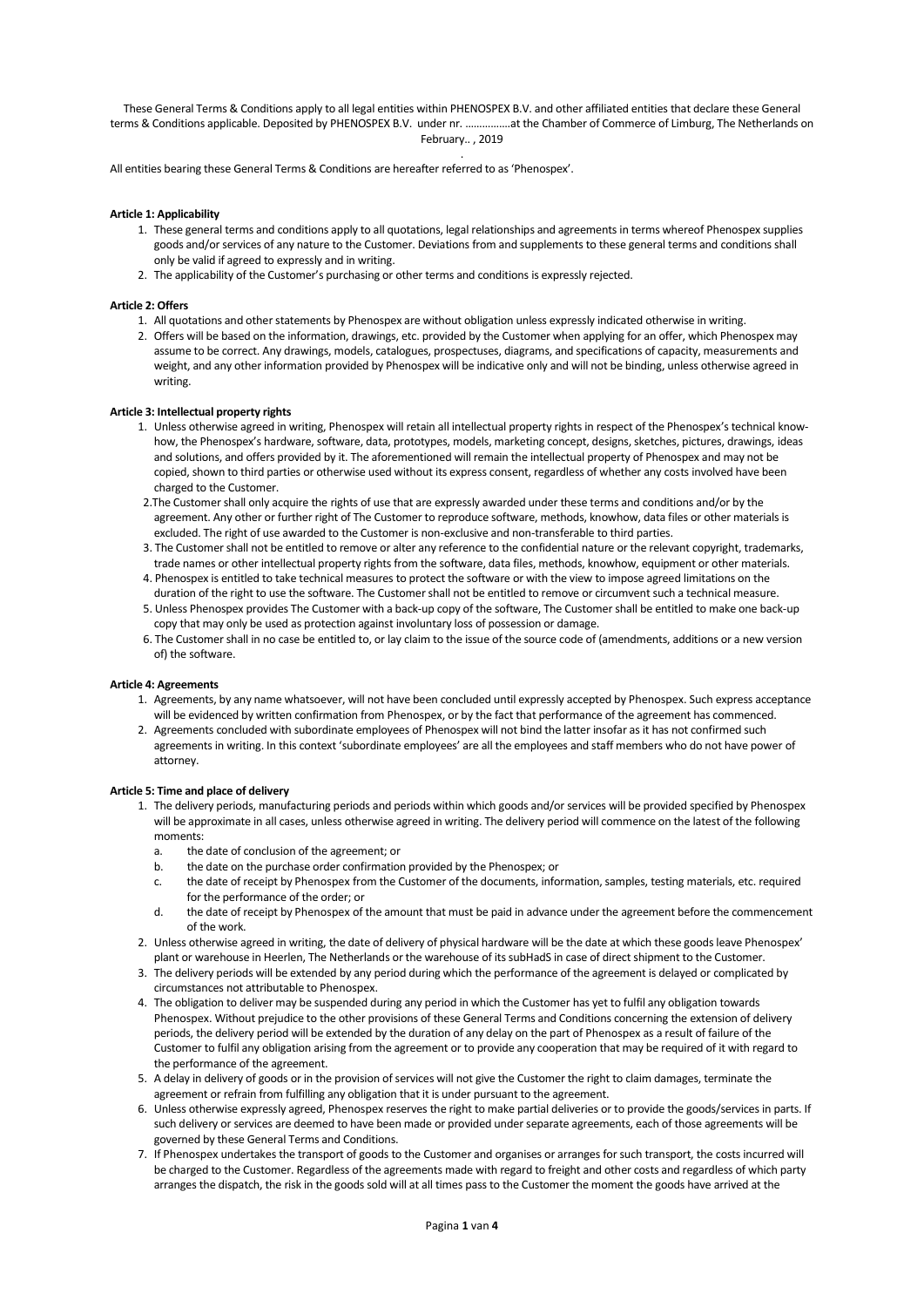specific agreed location. Phenospex will in no event be liable for any damages that exceed the amount that it may receive from the carrier and/or insurer in connection with loss or damage during transport and will assign its claim against the carrier or insurer to the Customer at the latter's request.

### **Article 6: Prices**

- 1. All prices are in the local currency of the Phenospex, excluding VAT and excluding any other taxes, import duties, duties, etc.
- 2. All prices are DAP, Incoterms 2010, unless otherwise expressly agreed in writing.
- 3. Phenospex will have the right to proportionally increase any prices quoted and/or agreed, while adjusting the VAT due, in the event of an increase after the quotation or conclusion of the agreement in the costs of materials, raw materials or labour, transport cost, or of government charges or import duties, and furthermore in the event of an increase in purchase prices as a result of any change in the value of the applicable currency as a result of a change in the exchange rate or otherwise, and finally if the Customer makes any changes to its order that give rise to higher costs for Phenospex than those on the basis of which the offer was made.
- 4. If no price has been agreed, the current prices will apply, based on the costs of machines, materials and wages on the day of the offer.

### **Article 7: Payment**

- 1. The Customer shall pay invoices in accordance with the payment terms stated therein. In the absence of a specific arrangement, the Customer shall pay invoices within 14 days of the invoice date.
- 2. All payments should be made without any discount and/or adjustment in the manner agreed. The Customer never has the right, for whatever reason, to defer payment or deduct (supposed) claims against Phenospex.
- 3. Unless otherwise agreed, payment will be made as follows:
- -50% of total price at receipt of Order -30& after shipment
- 20 % after site acceptance.
- 4. If the Customer does not pay within the agreed periods, it defaults by right and owes Phenospex, without any proof of default and starting with the expiration date of the invoice(s), interest payments equal to art. 6:119 a BW (Dutch Civil Code) or the legal interest rate plus 2% on the unpaid sum. If the Customer remains in breach of payment after a demand or notice of default, Phenospex may hand over the claim for collection, in which case the Customer shall be liable, in addition to the full outstanding amount, to pay all judicial and extrajudicial costs, including costs calculated by external experts and those determined by the Court. Payments made by the Customer when it is in default pursuant to the above provisions of this Article will first reduce the court and/or out-of-court costs due, then the interest, and finally the principal amount.

### **Article 8: Equipment assembly, installation and service**

- 1. Unless otherwise agreed in writing, equipment will be assembled, disassembled and put into operation at the customarily applicable rates.
- 2. The employees to whom such work has been assigned will restrict such work to the equipment supplied by Phenospex and/or the equipment that wasincluded in the order. Phenospex will not be liable in respect of work involved in assembly, disassembly and putting equipment into operation that is not covered by the order.
- 3. Assembly, disassembly and putting equipment into operation does not include any additional work, in particular work related to electricity, air supply, plumbing, earthwork, bricklaying, foundations, carpentry and painting, and other work of a structural nature. Such work will be entirely for the Customer's account and risk.
- 4. The Customer must ensure that equipment for assembly/putting into operation is present in the assembly location at the moment of arrival of the employee of the Phenospex for the execution of the work. In case internal transportation of equipment is required, timely execution of this is the responsibility of the Customer and for the Customer's account.
- 5. The Customer must ensure that Phenospex can work undisturbed throughout the duration of the work. For that purpose, the Customer must ensure, among other things, that requirements such as compressed air, electricity, lifting aids (plus skilled staff), are available in the area in which the work must be performed, unless otherwise apparent from the nature of the agreement. Also, the Customer must furthermore ensure that the necessary tools and assistance are provided and arrange for the instruction of the mechanics. Also, timely connecting of equipment to electrical supply, air supply, water supply etc. is in all cases the responsibility of the Customer and for the Customer's account.
- 6. The Customer must ensure for its own account and risk that suitable accommodation, proper sanitary facilities and any other facilities required under the *ARBO-wet* (Working Conditions Act) are available to Phenospex' employees.
- 7. If the equipment cannot be assembled, disassembled or put into operation properly and without interruption or if such work is otherwise delayed due to circumstances not attributable to Phenospex, Phenospex will have to right to charge any resulting additional costs to the Customer, at the rate applicable at that time. Any unforeseen costs will be for the Customer's account, in particular: a. costs incurred because the assembly cannot take place during customary daytime hours; and
	- b. travel and accommodation costs that were not included in the price.
- 8. The Customer must be present upon completion of the work and verify that the work has been properly performed. The Customer must also sign the service report. Complaints concerning the performance or duration of the work that are filed after the assembly staff have left will not be taken into consideration unless the Customer can prove that it could not reasonably have discovered a defect upon the completion of the work. In that case the Customer must file a complaint with Phenospex in writing within eight days after discovering the defect and must give Phenospex the opportunity to repair the defect, if any, provided that the report is filed within the warranty period. The Customer must state the nature of the defect and how it was established.

### **Article 9: Complaints**

- 1. Complaints concerning visible defects regarding the delivery of hardware or hardware components must be reported to Phenospex by registered letter, fax or e-mail within two working days after delivery.
- 2. Complaints concerning other defects regarding the delivery of hardware or hardware components or software must be reported to Phenospex in writing, by registered letter, fax or e-mail within 14 days after such defects are or could reasonably be established, but not later than within six months after delivery of the product.
- 3. If the Customer fails to comply with the provisions set out above in this Article, it will forfeit any claim it may have against Phenospex concerning the defects in question.
- 4. Complaints about invoices must be filed in writing within eight days after receipt of the invoice.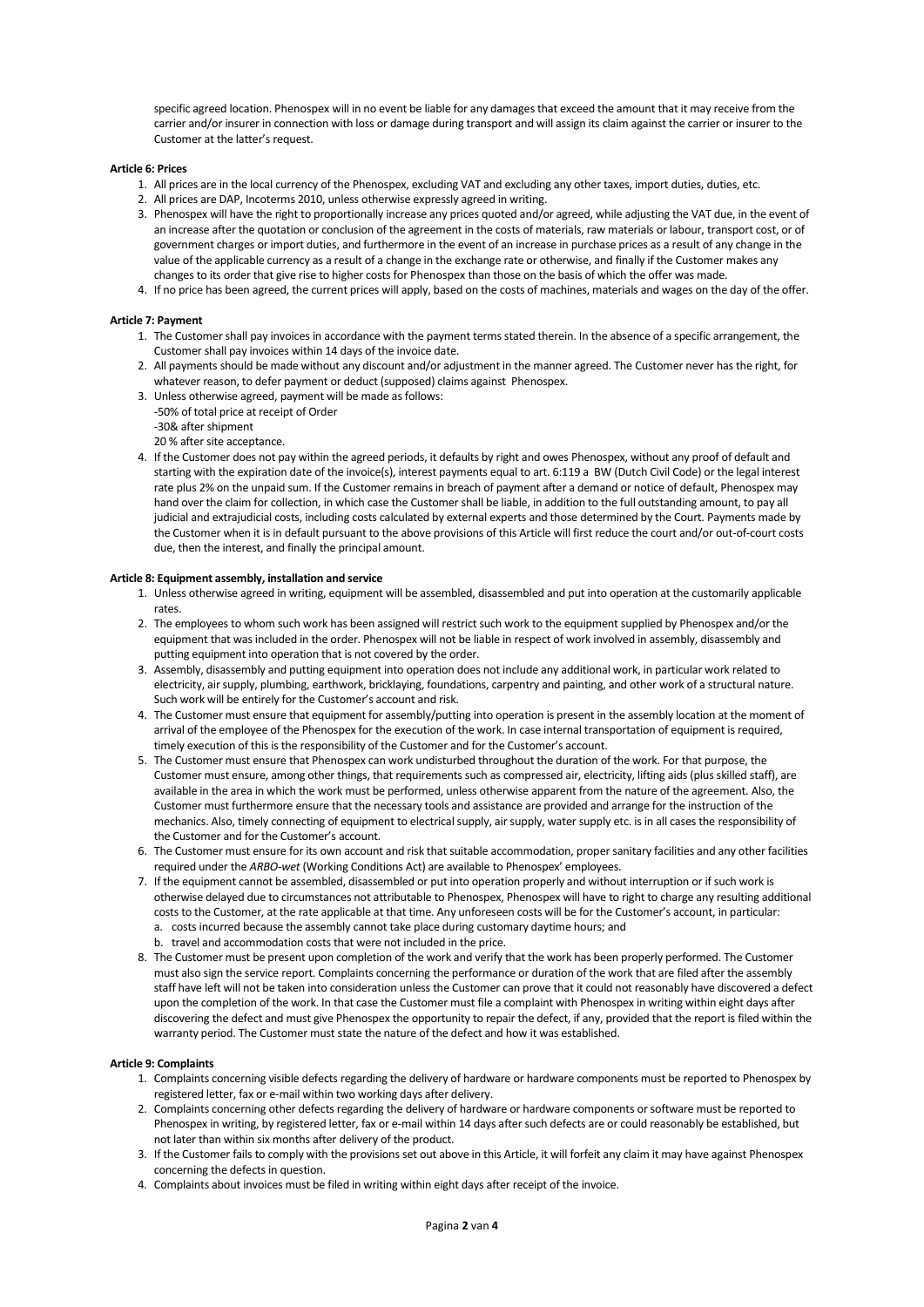5. The Customer will forfeit any rights it may have on the grounds of a defect if it has not filed a complaint within the periods specified above and/or has not given Phenospex the opportunity to repair the defects.

## **Article 10: Equipment and equipment spare parts warranty**

- 1. Unless otherwise agreed in writing, the warranty period with respect to equipment will be the period stated in the quotation of the equipment of Phenospex. In any and all cases, the warranty period never exceeds a period of one year after delivery of the equipment and/or equipment spare parts.
- 2. In the event of a defect in the equipment or equipment spare part, Phenospex will have the right to credit the Customer in full against the return of the defective part, to repair the defective part, or to deliver a new part. In any and all cases, only the physical part falls under warranty, not labour, shipping charges, travelling charges or any other cost involved in replacing the part.
- 3. The Customer will be required to comply with any improvement instructions given by Phenospex and must guarantee access to and time for repairs, inspections, improvements and replacements to the equipment. Any additional costs resulting from insufficient accessibility or workspace will be charged to the Customer.
- 4. The warranty will lapse if Phenospex is not given the opportunity to make improvements and/or replacements. Only if an operating safety risk presents itself or to prevent greater damage, may the Customer itself repair the defect or have it repaired. This should in all cases be done in consultation with Phenospex and after receipt of written approval from Phenospex. Only if specifically agreed will the cost be borne by Phenospex.
- 5. The warranty period of any replacement parts and/or improvements will be the same as that of the original delivery but will not exceed the warranty period of the original delivery. The warranty will lapse in the event of any modifications to the equipment not executed by Phenospex and/or without written consent, improper use, incorrect assembly or putting into operation by the Customer and/or third parties, the use of inappropriate means, , not clean and/or dry air, negligence in respect of operating and maintenance instructions, any modifications or work by the Customer and/or third parties, and influences of parts supplied by third narties.
- 6. The warranty will not apply to normal wear and tear nor in the event of continued use after the occurrence of a defect. The warranty will apply only if the Customer has fulfilled all its obligations (both financial and other) towards Phenospex.

# **Article 11: Passing of ownership**

- 1. A condition precedent will apply to the acquisition of title by the Customer to the goods delivered or yet to be delivered by Phenospex. Title to the goods will not pass to the Customer until all the amounts payable by the Customer to Phenospex on the grounds of deliveries made or work performed, including interest and costs, have been paid to Phenospex in full.
- 2. The Customer will be required to keep or make the goods to which retention of title applies identifiable for the benefit of Phenospex, and to keep them separate from each other and from the other goods in the Customer's possession. If the Customer fails to fulfil any obligation towards Phenospex under the agreement concerning the goods sold or the work to be performed, Phenospex will be entitled to take back such goods without any notice of default being required.
- 3. The Customer authorises Phenospex to gain access to the place where such goods are located. Phenospex will have the right to charge to the Customer the costs involved in taking back the goods.

## **Article 12: Order cancellation**

If the Customer wishes to terminate the agreement without Phenospex being in default and Phenospex agrees to this, the agreement will be terminated by mutual consent. In that case, Phenospex is entitled to compensation for all financial loss, such as loss suffered, loss of profit and costs incurred.

## **Article 13: Liability**

- 1. Phenospex will be liable only for loss or damages incurred by the Customer that is directly and exclusively due to gross negligence and/or harmful intent on the part of Phenospex, on the understanding that only such loss or damages will qualify for compensation for which Phenospex is insured or should reasonably have been insured in view of the customs that apply in the sector. In any and all cases, the liability will be limited to the order amount the loss or damage is applicable to. The following limitations must be taken into account:
	- a. Consequential loss or damages, (breakdowns and other expenses, loss of income, etc), due to any cause whatsoever, indirect damages, loss and loss inflicted on third parties will not qualify for compensation. If it so wishes, the Customer must take out insurance for such loss.
	- b. Phenospex will not be liable for any loss or damages caused by intent or gross negligence of auxiliary persons.
	- c. The loss or damages to be reimbursed by Phenospex will be mitigated if the price to be paid by the Customer is small in relation to the extent of the loss or damages incurred by the Customer.
	- d. Phenospex will not be liable for any loss or damages, suitability, compliance with laws and regulations, resulting from design and/or advisory services and ideas/solutions towards specific hardware that is developed and supplied according to designs, drawings or other instructions from the Customer. Phenospex is under no circumstances liable for items, parts or components which have been supplied to Phenospex by the Customer for processing or execution of an order or which have been employed in consultation with the Customer.
- 2. The Customer will indemnify Phenospex against any and all third-party claim for damages or loss against Phenospex concerning the use of drawings, models or other goods provided by the Customer and will be liable for all the resulting costs.

## **Article 14: Force majeure**

1. If Phenospex is unable to perform an agreement after it has been concluded, as a result of circumstances with which Phenospex was not familiar upon the conclusion of the agreement, Phenospex will have the right to demand that the content of the agreement be amended in such a way that performance is still possible. Phenospex will furthermore have the right to suspend the fulfilment of its obligations and will not be in default if it is temporarily prevented from fulfilling its obligations, as a result of circumstances that could not reasonably have been foreseen at the date of conclusion of the agreement and that are beyond its control. Circumstances that could not reasonably have been foreseen and that are beyond Phenospex' control include failure of Phenospexs of Phenospex to fulfil their obligation, fire, strikes, walkouts, loss of the materials to be processed, or bans on import or trade.